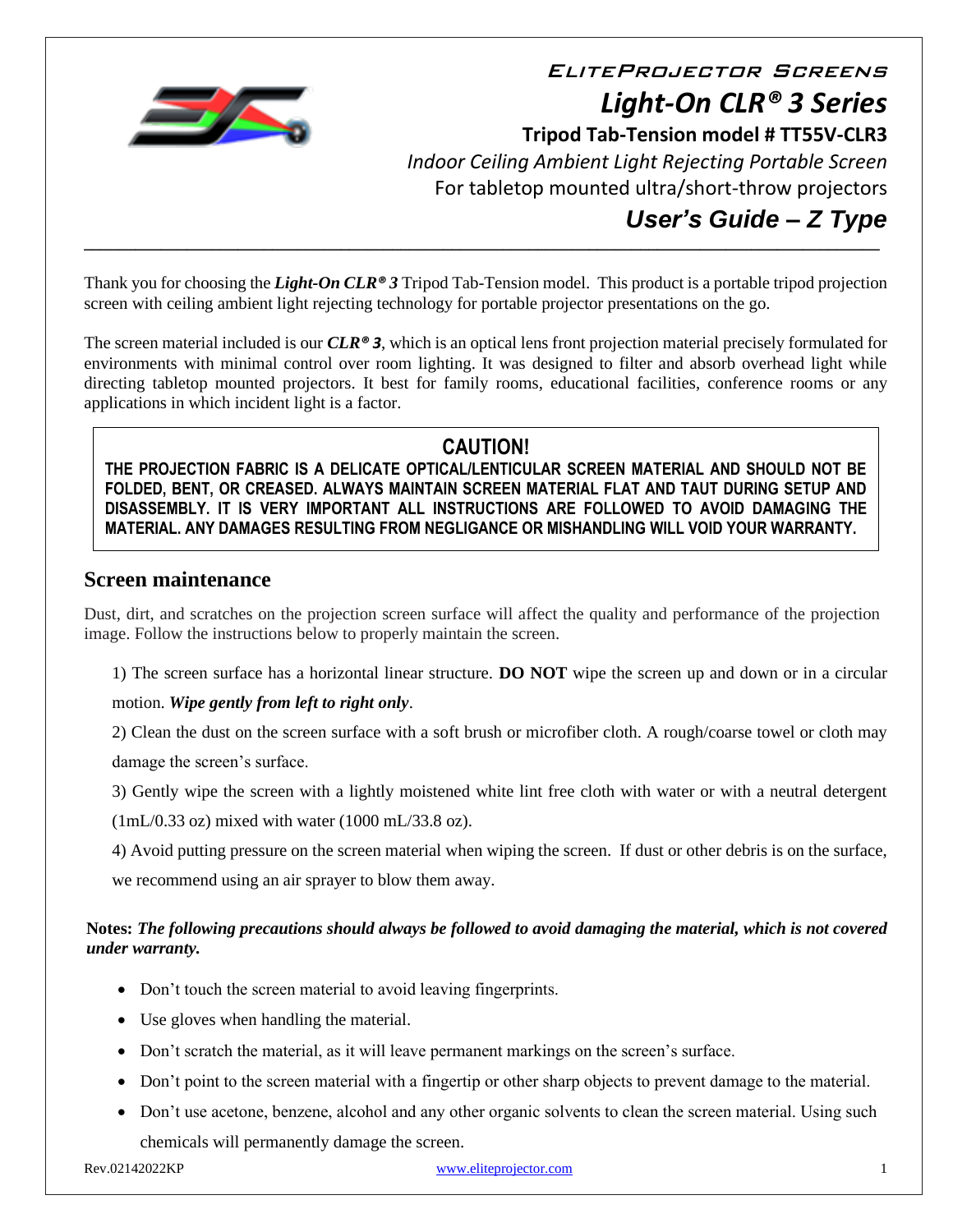

## **A. Tripod Screen Setup**

Follow the steps below and Fig. 1 & 2.

1. Place the screen in an upright position (Fig.1) with the legs toward the ground.

2. Deploy the Tripod **Support legs** by pushing down on the **Tripod Junction**.

3. Turn the tripod's screen case in a 90-degree horizontal position so that the screen casing is now parallel to the ground with the screen handle facing the bottom of the top hook.

4. Completely extend the legs as much as possible so they are stable and position them away from objects that may interfere with their balance. **DO NOT** stand the tripod on an unstable platform to avoid an injury should the tripod screen collapse.

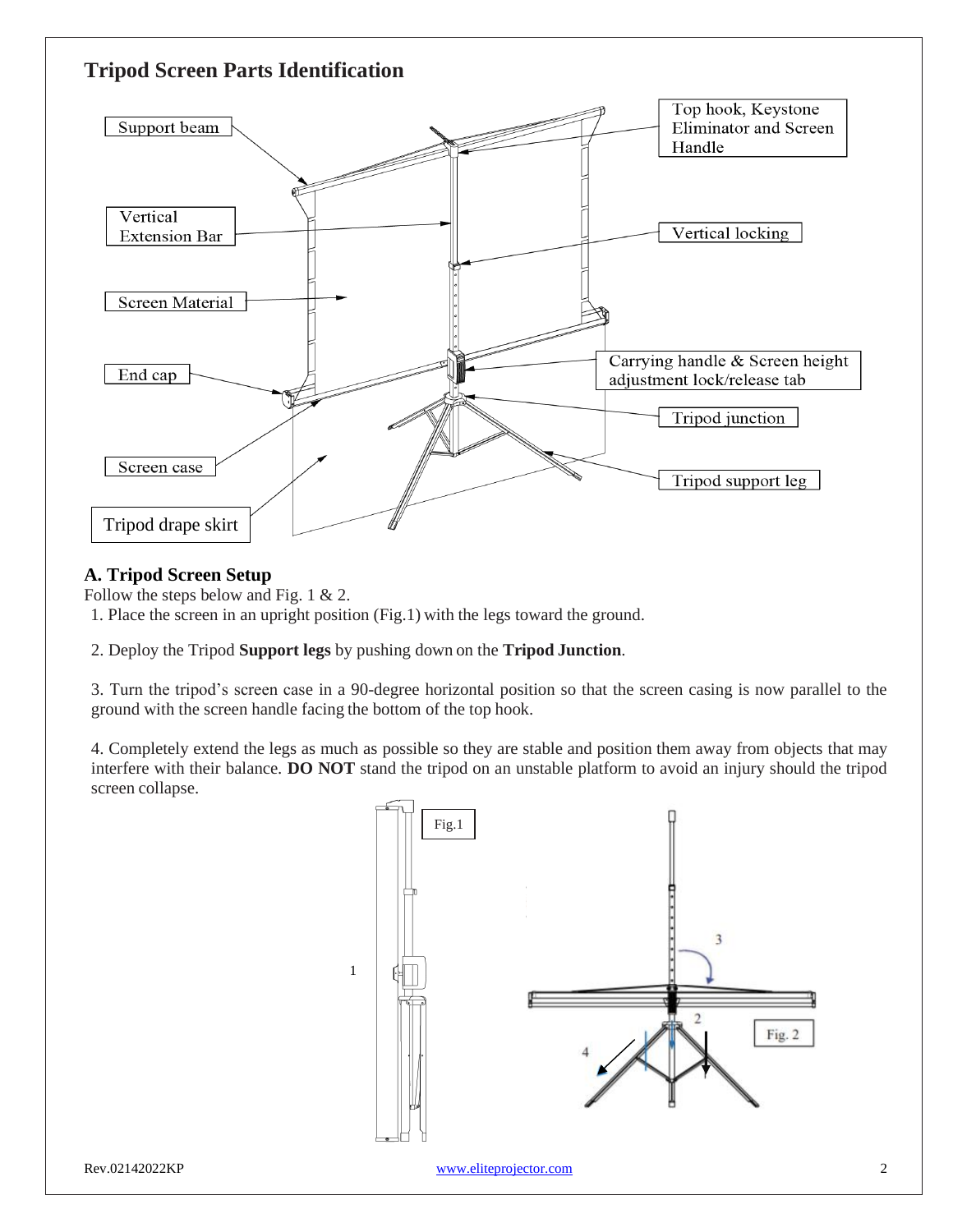## **B. Preparing the tripod screen for projection:**

Follow the steps below and Fig. 3.

1. Pull the screen handle up vertically and hook the screen handle on the **Top Hook**.

### *NEVER PULL THE SCREEN MATERIAL TO RAISE IT.*

**Note:** Use the Keystone Eliminator to prevent "Keystone Effect" from occurring. Keystone Effect is caused when a projector presents its image at a downward angle causing a trapezoid-shaped image to appear on the screen. The Keystone Eliminator is designed to eliminate that effect by sloping the screen forward.

2. Push/press the **Vertical Locking Tab** to unlock the current position of the **Vertical Extension Bar** and raise it with another hand. Remain pushing on the button until you reach the desired height and let go until you hear a click sound which indicates it is locked in place.

3. Push/press the **Screen Height Adjustment Lock/Release** located just above the **Carrying Handle** to raise or lower the bottom of the screen. Once the desired height has been set, let go of the tab to lock the position in place.



#### **C. Tripod Skirt Installation**

4. Unfold the tripod skirt in a clean area. Use the magnetic bars to attach it to the tripod case.

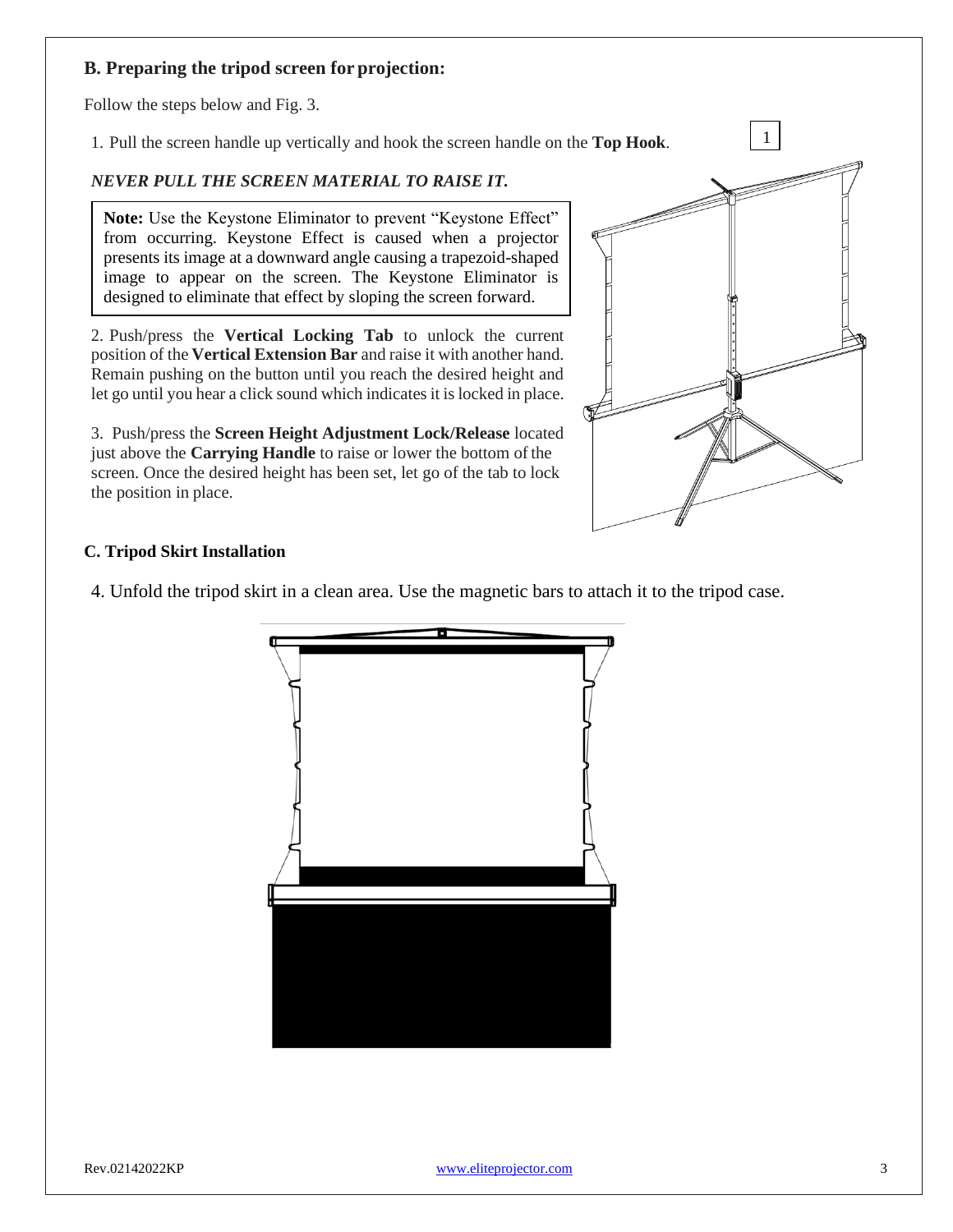# **Notice to Installer:**

## **PROPER PROJECTOR PLACEMENT**

The **CLR® 3** is exclusively for tabletop mounted ultra-short throw projectors. See illustrations for limits and criteria.

**1) Tabletop mounted Ultra-short** 

**throw projection illustration**



CEILING (OFF-AXIS) LIGHT SOURCE

## **IMPROPER PROJECTOR PLACEMENT**

Overhead placement or a standard projector will make the image very dark, on account of the screen's absorbent layer deflecting light that is not aligned with its reflective angle

**1) Ceiling Mounted Ultra-Short Throw Projector Illustration**

**2) Ceiling Mounted Short and Standard-Throw Projector Illustration**



Rev.02142022KP [www.eliteprojector.com](http://www.eliteprojector.com/) 4